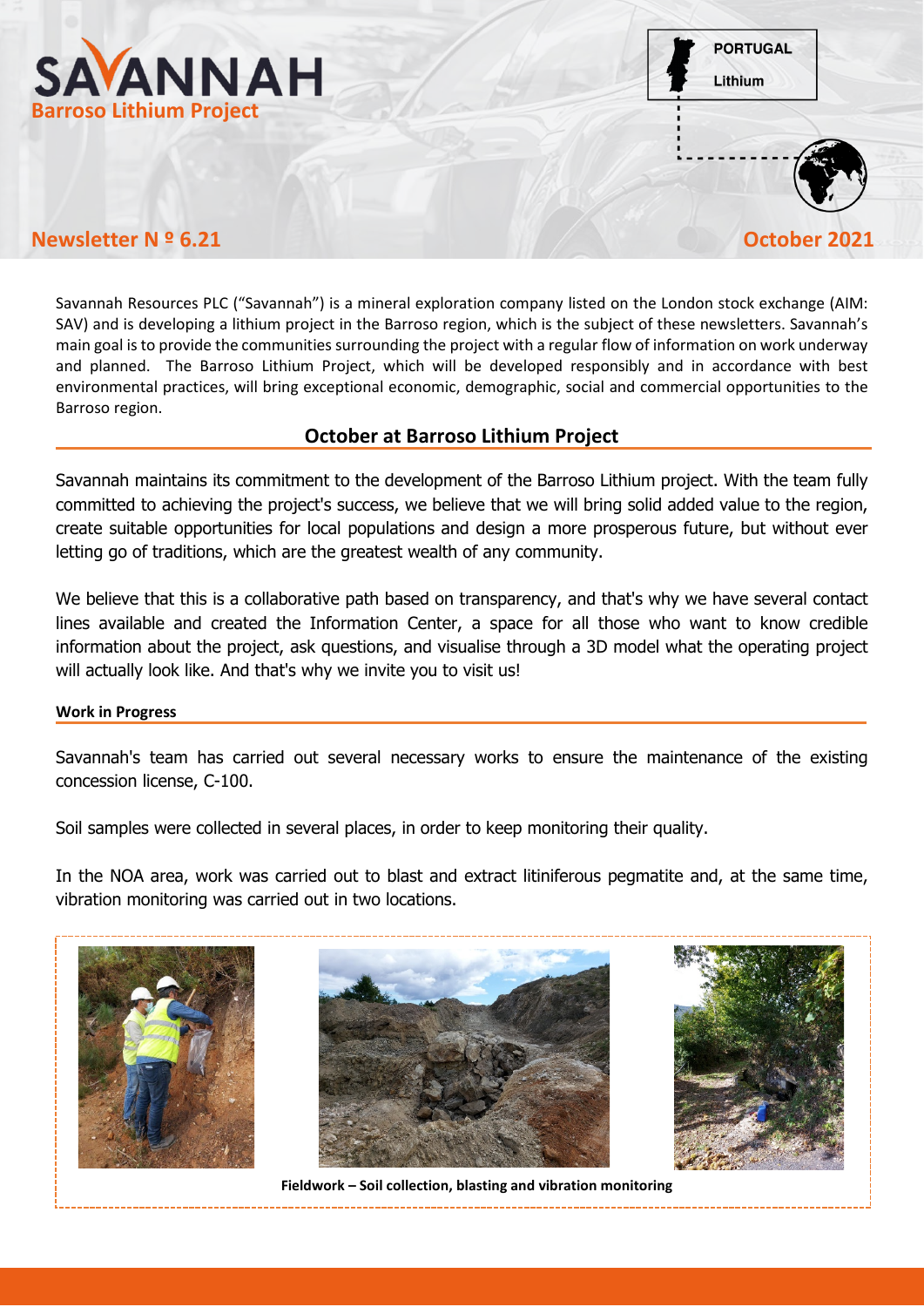### **The Environmental Impact Assessment**

As everyone knows, the Environmental Impact Study (EIA) on the project has been under analysis by the Portuguese Environment Agency (APA). This is a long and detailed process under the full responsibility of the APA, which also underwent a period of public consultation with the population and all stakeholders, both in Portugal and in Spain, given the relative proximity to the neighbouring country.

We look forward with expectation to the possible issuing of an Environmental Impact Declaration.

## **The Land Acquisition Programme**

A land acquisition programme is underway at the moment and the work has been carried out through a dedicated Savannah team, which includes Landfound (http://www.landfound.pt/), a company specialized in carrying out this type of work. It is this team that has made direct contact with the various owners.

Savannah is looking to acquire the lands covered by its Mining Lease and is making offers to local landowners based on a standard formula.

The identification of lands is a necessary part of this process and you will have seen vehicles in the area that are carrying out this work. With this is a requirement to clear the boundaries of some of the blocks of land for the respective measurements and subsequent records to be made. It is a wide work, in which we have had the collaboration and willingness of several owners, whom we want to thank for all their help and availability.

So far, we have around 290 properties identified, around 105 properties measured, 10 purchased and sale contracts, 1 deed performed referring to 4 properties, and 3 scheduled deeds referring to 47 properties. The total value of these contracts and deeds represents an investment of around €1,378,000.

We await the legalisation of documentation for several properties before proceeding to the purchase and sale agreement and respective deed.



# **The Benefit Sharing Plan**

Savannah is committed to delivering real benefits tailored to the needs and interests of local communities. An initial analysis was carried out by a specialist consultant, S317 consulting, and our dedicated community affairs team, which is now being finalised.

We are reviewing and putting together all the details in a document so that we can work together with the community and local authorities to present the plan developed by Savannah and get everyone's comments.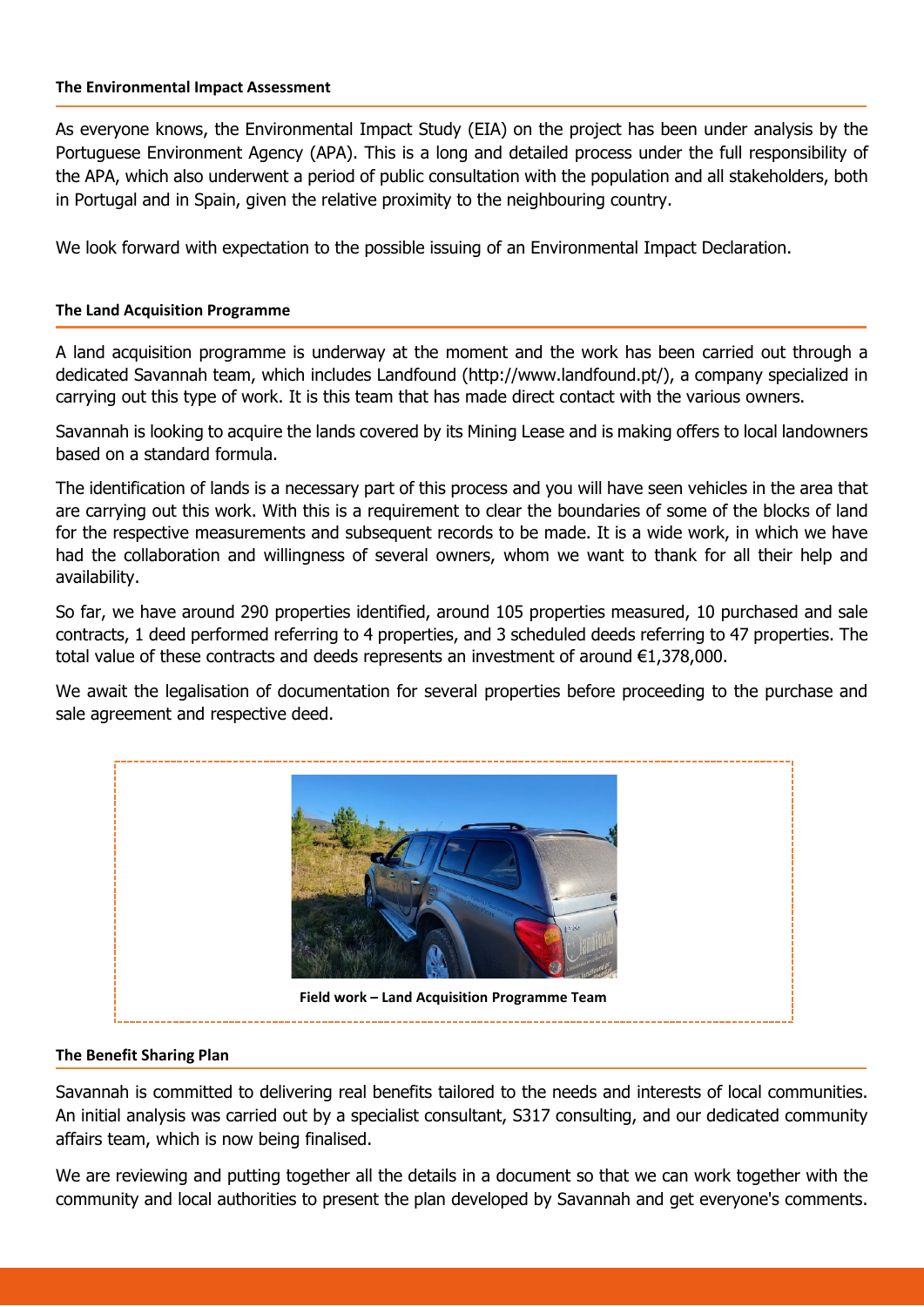This collaborative process will allow us to build a comprehensive program of activities, adjusted to what is really expected locally. At this stage, we will also present the creation of our foundation, which will be a way of putting into practice the activity plan and ensuring that the investment is carried out as defined. To note that Savannah will deliver €500,000 annually to the foundation from the commencement of production.

## **Our Local Hallmark**

Savannah has always excelled in its presence and involvement with local communities, trying every day to better understand the region, its needs and traditions.

We received a request for support to repair a house in Covas do Barroso which had fallen into poor condition. Savannah was pleased to be able to pay for the construction of new roof on the property, improving the quality of life for the resident concerned.

It is Savannah's goal to always leave a positive legacy, so we will be maintaining these types of actions t during our presence in the region.



### **The Community Information Center**

We would like to remind you that the Community Information Centre in Covas do Barroso has a 3D model of the project available, which allows for a closer view of the reality of how this project will be built. This is the ideal place to get to know the project in detail and discover the real facts associated with the development of the Barroso Lithium project.

At the moment, the Information Centre is closed for the vacation of our employee, who will no longer work with us, and to whom we thank her for her dedication. However, very soon we will have a new collaborator, who will keep the Information Centre open for the benefit of all who seek information about the project.

We cannot fail to mention the sad incident that took place about two weeks ago, inside the Information Centre. A member of the Savannah team was attacked, so we had to proceed with the registration of a complaint with the GNR in Boticas. We believe it was just an isolated incident, albeit unacceptable, as we have trust in the community where we operate and open dialogue.

The Information Centre has a dedicated e-mail address, centro.informacao@savannahresources.pt, and a phone line, +351 276 438 008. We will inform you shortly about the reopening and new timing.